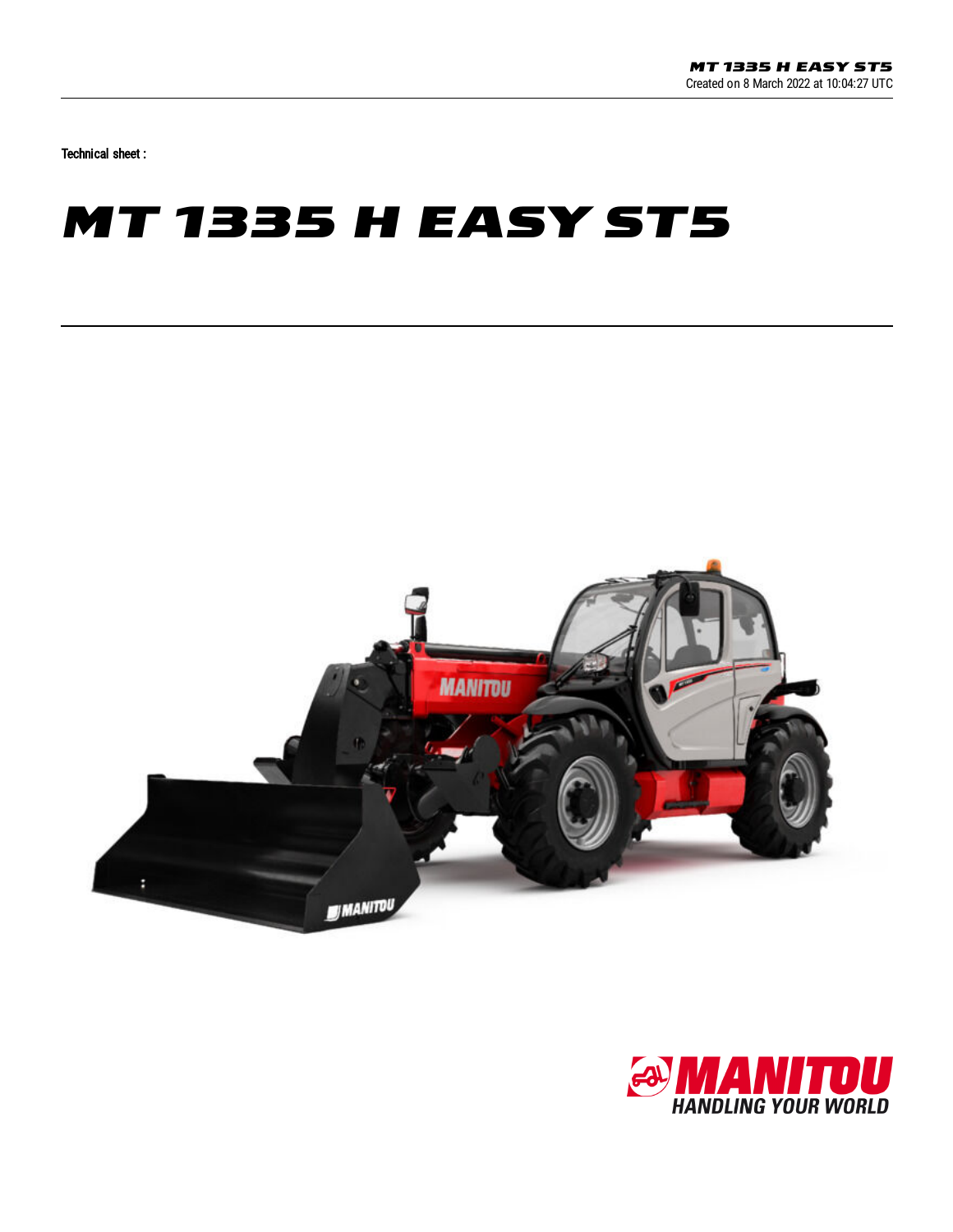|                                             |                | MT 1335 H easy ST5 - Created on 8 March 2022 at 10:04:27 |
|---------------------------------------------|----------------|----------------------------------------------------------|
| <b>Capacities</b>                           |                | <b>Metric</b>                                            |
| Max. capacity                               |                | 3500 kg                                                  |
| Max. lifting height                         |                | 12.55 m                                                  |
| Max. outreach                               |                | 8.75 m                                                   |
| Breakout force with bucket                  |                | 6500 daN                                                 |
| <b>Weight and dimensions</b>                |                |                                                          |
| Overall length to carriage                  | 111            | 5.86 m                                                   |
| Overall width                               | b1             | 2.27 m                                                   |
| Overall height                              | h17            | 2.42 m                                                   |
| Wheelbase                                   | у              | 2.88 m                                                   |
| Ground clearance                            | m4             | 0.42 <sub>m</sub>                                        |
| Overall cab width                           | b <sub>4</sub> | $0.88$ m                                                 |
| Tilt-up angle                               | a4             | 12°                                                      |
| Tilt-down angle                             | a5             | 114°                                                     |
| External turning radius (over tyres)        | Wa1            | $3.84$ m                                                 |
| Unladen weight (with forks)                 |                | 9280 kg                                                  |
| Tyres type                                  |                | Pneumatic                                                |
| Standard tyres                              |                | Alliance 400/80 - 24 - 162A8                             |
| Forks length / width / section              | 1/e/s          | 1200 mm x 125 mm / 45 mm                                 |
| <b>Performances</b>                         |                |                                                          |
| Lifting                                     |                | 9.80s                                                    |
| Lowering                                    |                | 10.40 s                                                  |
| Extension                                   |                | 14.20 s                                                  |
| Retraction                                  |                | 10.20 s                                                  |
| Crowd                                       |                | 5s                                                       |
| Dump                                        |                | 3.80s                                                    |
| <b>Engine</b>                               |                |                                                          |
| Engine brand                                |                | Deutz                                                    |
| Engine norm                                 |                | Stage V / Tier 4 Final                                   |
| Engine model                                |                | TD 3.6 L                                                 |
| Number of cylinders / Capacity of cylinders |                | $4 - 3621$ cm <sup>3</sup>                               |
| I.C. Engine power rating - Power (kW)       |                | 75 Hp / 55.40 kW                                         |
| Max. torque / Engine rotation               |                | 340 Nm @ 1600 rpm                                        |
| Drawbar pull (Laden)                        |                | 8200 daN                                                 |
| <b>Transmission</b>                         |                |                                                          |
| Transmission type                           |                | Hydrostatic                                              |
| Number of gears (forward / reverse)         |                | 3/2                                                      |
| Max. travel speed                           |                | 24.90 km/h                                               |
| Parking brake                               |                | Automatic parking brake                                  |
| Service brake                               |                | Oil-Immersed multi-discs braking on front axles          |
| <b>Hydraulics</b>                           |                |                                                          |
| Hydraulic pump type                         |                | Gear pump                                                |
| Hydraulic flow / Pressure                   |                | 125 l/min / 270 Bar                                      |
| <b>Tank capacities</b>                      |                |                                                          |
| Engine oil                                  |                | 10 <sub>l</sub>                                          |
| Hydraulic oil                               |                | 140                                                      |
| Fuel tank                                   |                | 1201                                                     |
| Noise and vibration                         |                |                                                          |
| Noise at driving position (LpA)             |                | 78 dB                                                    |
| Noise to environment (LwA)                  |                | 103 dB                                                   |
| Vibration on hands/arms                     |                | $< 2.50$ m/s <sup>2</sup>                                |
| <b>Miscellaneous</b>                        |                |                                                          |
| Steering wheels (front / rear)              |                | $2/2$                                                    |
| Drive wheels (front / rear)                 |                | $2/2$                                                    |
| Safety / Safety cab homologation            |                | Standard EN 15000 / ROPS - FOPS cab (level 2)            |
| Controls                                    |                | <b>JSM</b>                                               |

MT 1335 H easy ST5 - Created on 8 March 2022 at 10:04:27 UTC

J S M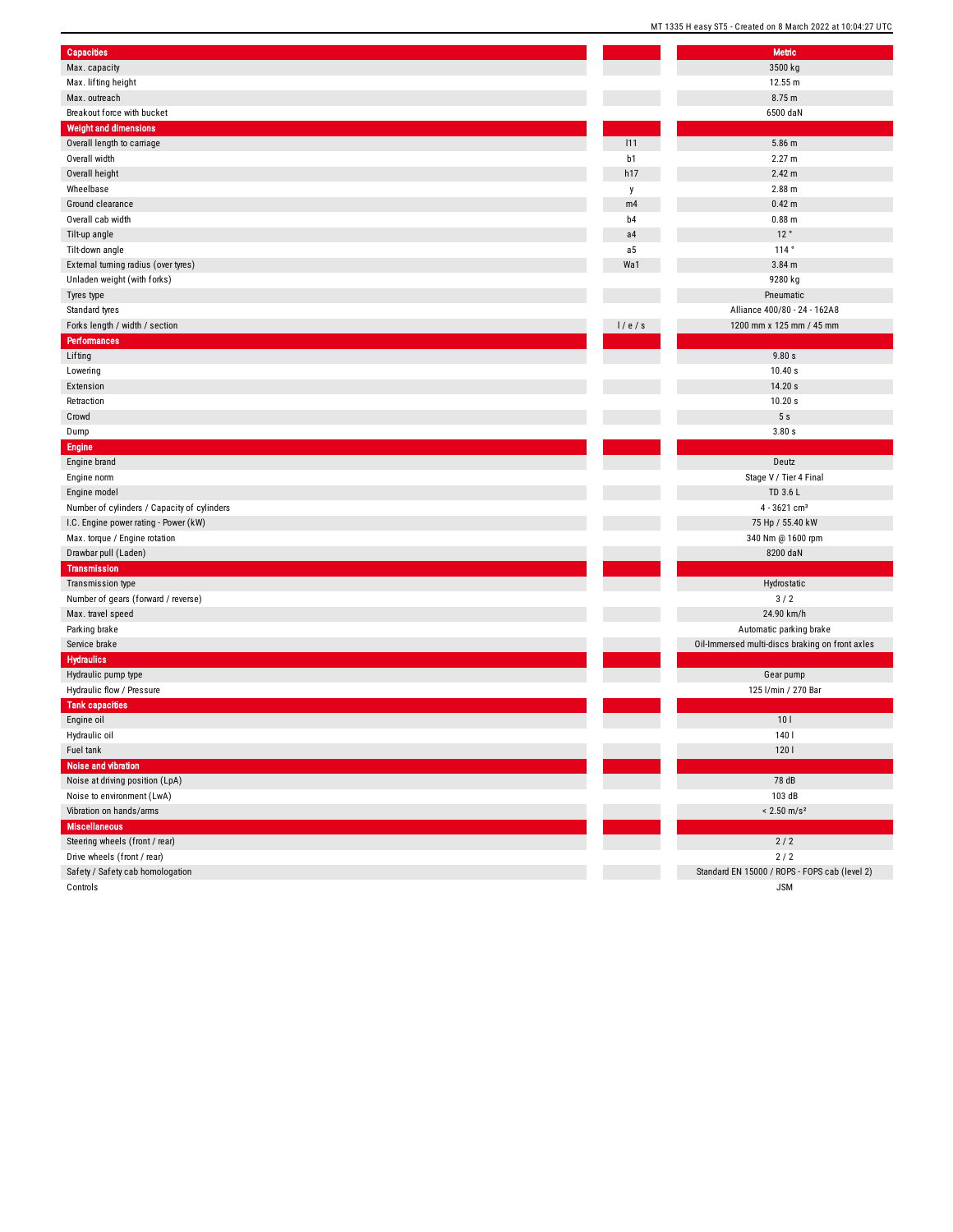## MT 1335 H easy ST5 - Dimensional drawing



## MT 1335 H easy ST5 - Load chart

Machine on tyres with forks - with levelling Metric Machine on stabilizers with forks Metric